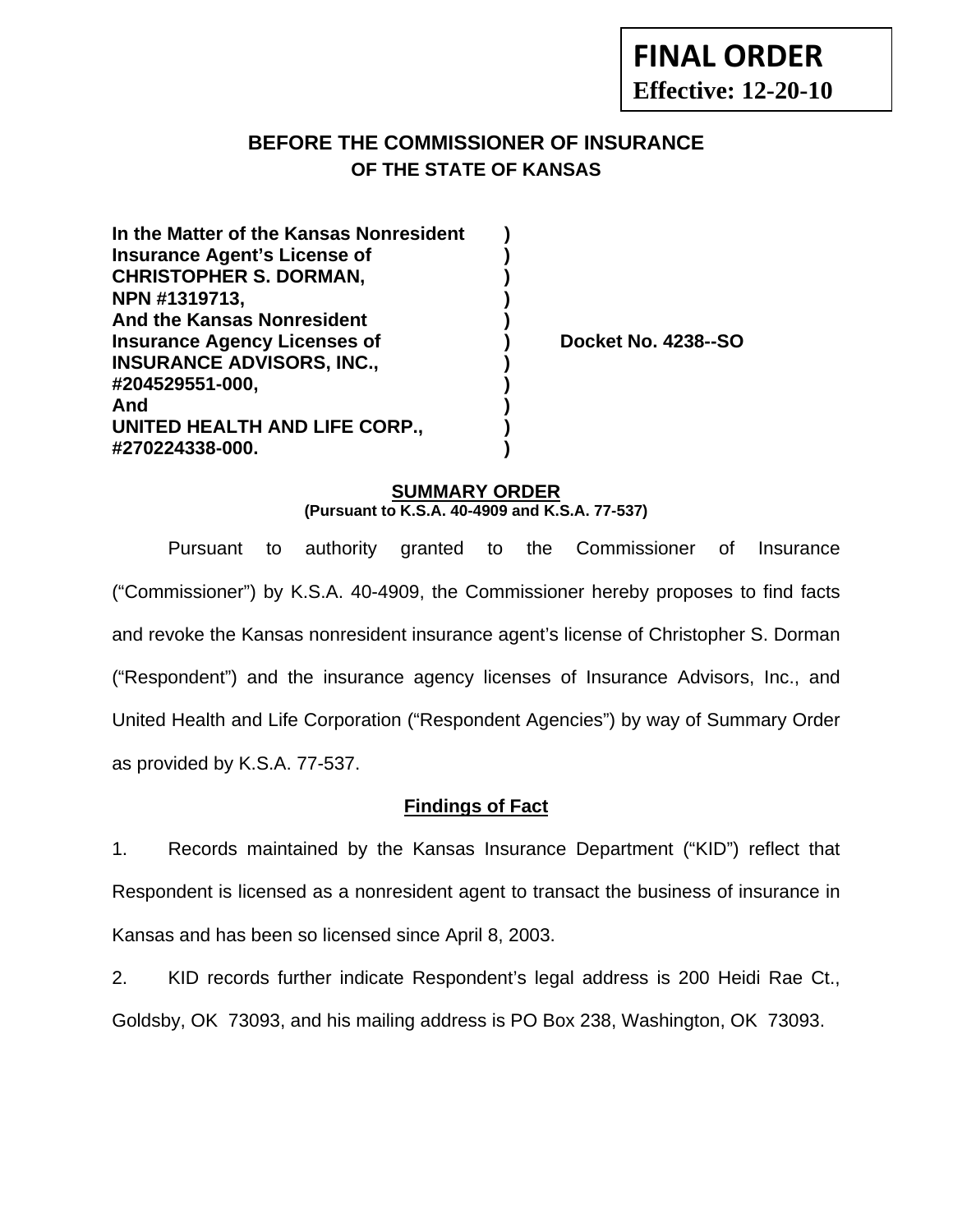3. Both Respondent Agencies, Insurance Advisors, Inc. ("Insurance Advisors"), and United Health and Life Corporation ("United Health and Life"), were licensed as Kansas nonresident insurance agencies on June 11, 2009.

4. According to KID records, the legal and business address for Insurance Advisors, Inc. is 2424 Springer Drive, Suite 104, Norman, OK 73069.

5. According to KID records, Respondent is the sole owner and officer of the agency and the only affiliated agent.

6. According to KID records the legal address for United Health and Life is 1001 West Euless Boulevard, Suite 360, Euless, Texas, and its mailing address is 1209 Orange St., Corporation Trust Center, Wilmington, DE 19801.

7. According to KID records, Jason Myers ("Myers") and Alexa Dorman own the agency.

8. Neither Myers nor Alexa Dorman holds a Kansas insurance agent's license, and Respondent is the only Kansas licensed agent listed as affiliated with the agency.

9. KID records reflect that Respondent is the Kansas licensed agent designated by each Respondent Agency as the agent responsible for the agency's compliance with the insurance laws and regulations of Kansas.

10. Insurance Administrative Services, LLC ("IAS") was, at all times relevant, an Oklahoma business entity not authorized to act as an insurer or third party administrator ("TPA") in Kansas.

11. Following investigation, the Commissioner has no reason to believe that protection of the public interest requires the Commissioner to give notice and opportunity to participate to anyone other than the respondent.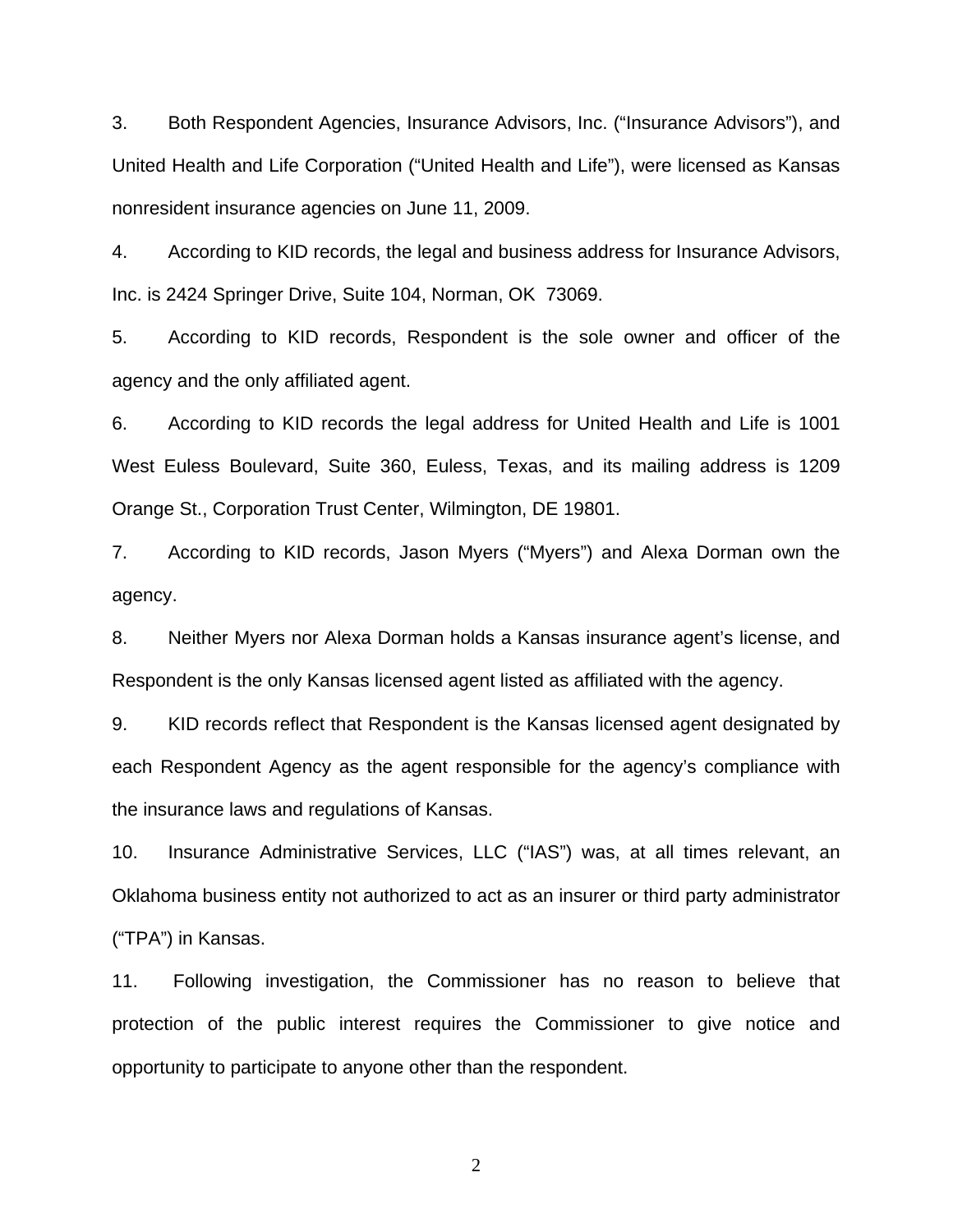12. Following investigation, the Commissioner finds evidence sufficient to support the following findings of fact regarding consumer complaints:

13. Consumer B.T. purchased what she believed was insurance from Careington International through United Health and Life in October 2009 and learned in July 2010 that it was a discount plan that did not meet her needs.

14. When KID contacted Respondent about the complaint, Respondent did not investigate, respond, or participate in resolving the complaint alleging misrepresentation by representatives of his agency.

15. Respondent simply denies he personally sold the plan.

16. In the summer of 2009, consumer F.K. cancelled a high deductible medical policy and purchased what she believed was medical insurance through United Health & Life.

17. In fact, F.K. purchased an Advant Benefit Package, which is a discount plan, a \$5000 emergency room benefit underwritten by a Lloyd's syndicate, and a critical illness rider on a life insurance policy with Guarantee Trust Life.

18. Respondent submitted the application for the Guarantee Trust Life policy, which was solicited by telephone by an unlicensed representative of the agency.

19. The Guarantee Trust Life policy, with the critical illness rider, was cancelled for nonpayment when F.K.'s bank draft failed because the information was not correct.

20. F.K. received a packet of documents from IAS, some of which referred to the Advant Benefit Package as "health insurance."

21. The cover letter from IAS begins, "Dear Insured: Congratulations on your purchase of health insurance coverage."

22. Lonny Dorman was president of IAS.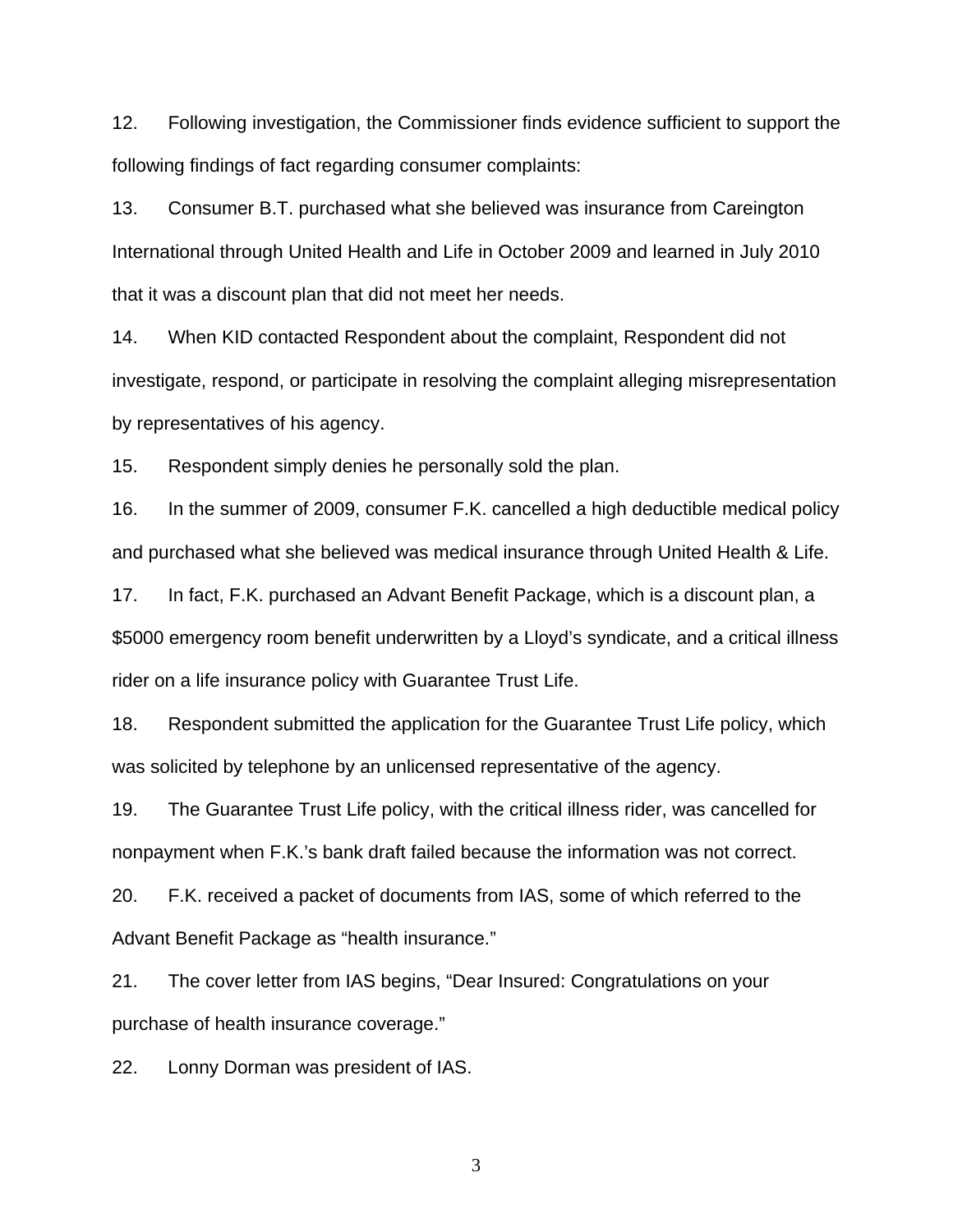23. Respondent knew or should have known the true character of the products being marketed through United Health and Life, including the package sold to F.K.

24. F.K. submitted claims following emergency hospitalization in November 2009, and as of March 2010, the date of her complaint, she had received no benefits.

25. KID addressed an inquiry to Respondent. Respondent's assistant, Jackie Baliel, replied on behalf of Respondent. The response refers to the discount plan as a "policy," does not name the representative who made the sale, and explains that F.K.'s "policy" was terminated for nonpayment after two failed attempts to draft payment.

26. KID received no response to a second inquiry containing follow-up questions.

27. In response to an inquiry by counsel for KID, Respondent now states he sold F.K. only the "critical illness policy" and "would never place anyone on a discount plan who had health insurance."

28. Even in his response to KID, Respondent represents the Guarantee Trust Life policy as health insurance and refuses to take responsibility for compliance of his agency.

29. Consumer L.A.S. alleged that he purchased health insurance by telephone through a representative of United Health and Life on July 15, 2009, but recognized when the "insurance documents package" arrived that it was not health insurance. He immediately faxed notice of cancellation but had not received a refund as of late September 2009.

30. The consumer requested assistance in obtaining his refund, and KID directed inquiries, first to IAS, and later, on October 27, 2009, to Respondent.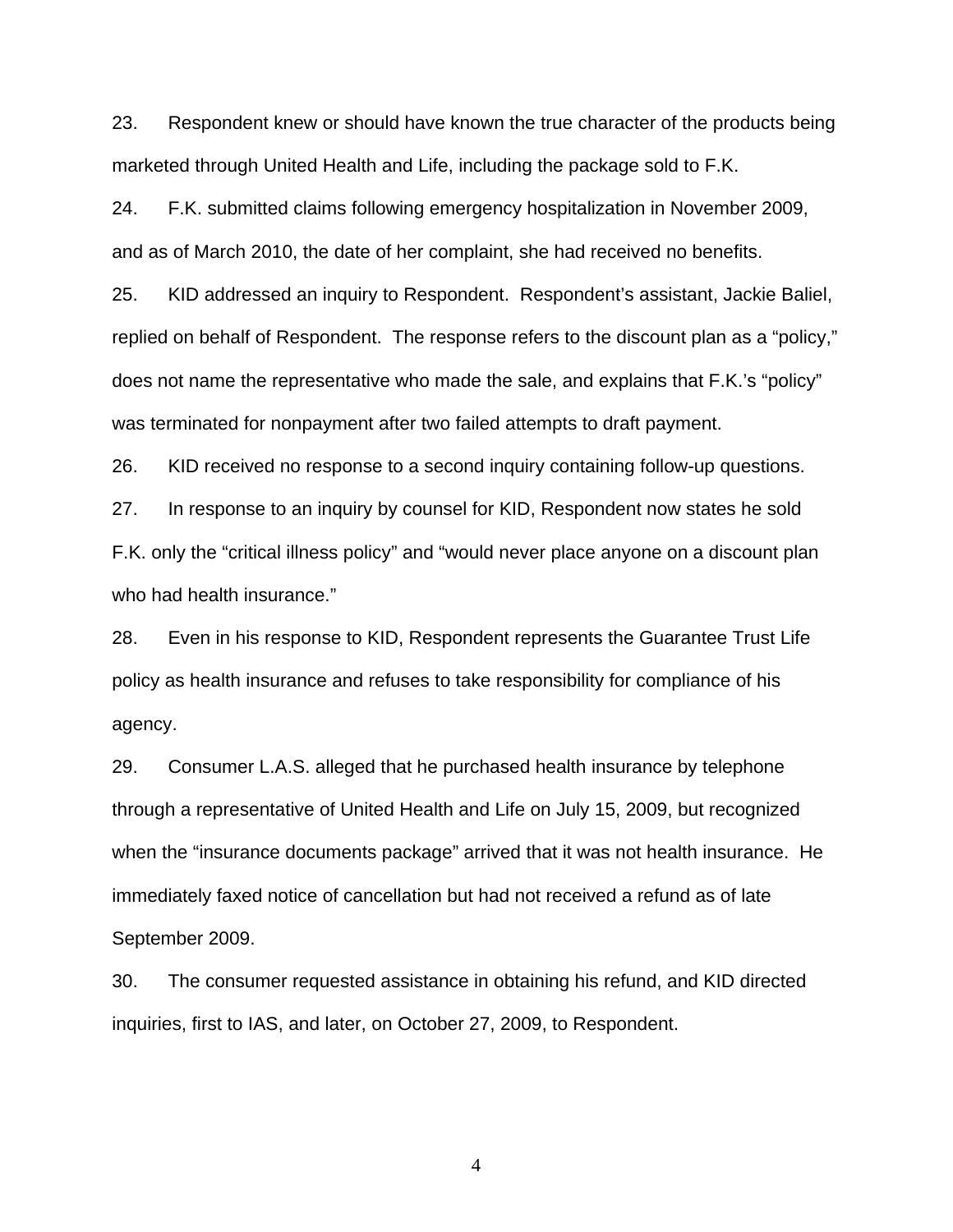31. On October 29, 2009, KID received a response on IAS letterhead that simply stated that credit had been applied to the consumer's credit card on October 19, 2009.

32. KID replied on November 4 with specific questions, namely, what type of coverage was marketed to the consumer, which agent sold his "policy," and what caused the delay in refunding the payments.

33. On November 24, 2009, a KID consumer assistance attorney wrote to Baliel, who Respondent has identified as his office manager, and requested the information on or before December 1.

34. On December 4, 2009, Baliel responded that she did not know why the consumer was confused and identified the marketing representative and Respondent as the licensed agent whose name appeared on the application.

35. Respondent failed to respond to a KID inquiry about a similar complaint from consumer C.R., who had cancelled his enrollment in late September 2009 and not yet received a refund in late December. United Health and Life was the agency involved, and Respondent was the agent whose name appeared on the insurance application.

36. On October 27, 2009, KID received a complaint from consumer A.L. alleging that A.L. had tried to cancel her "policy" because it did not provide the benefits she had been told it would but "premium" continued to be withdrawn from her bank account.

37. KID staff mailed inquiries about the complaint to Respondent personally and to United Health and Life.

38. Myers responded on behalf of the agency on December 8, 2009, and refunds were processed.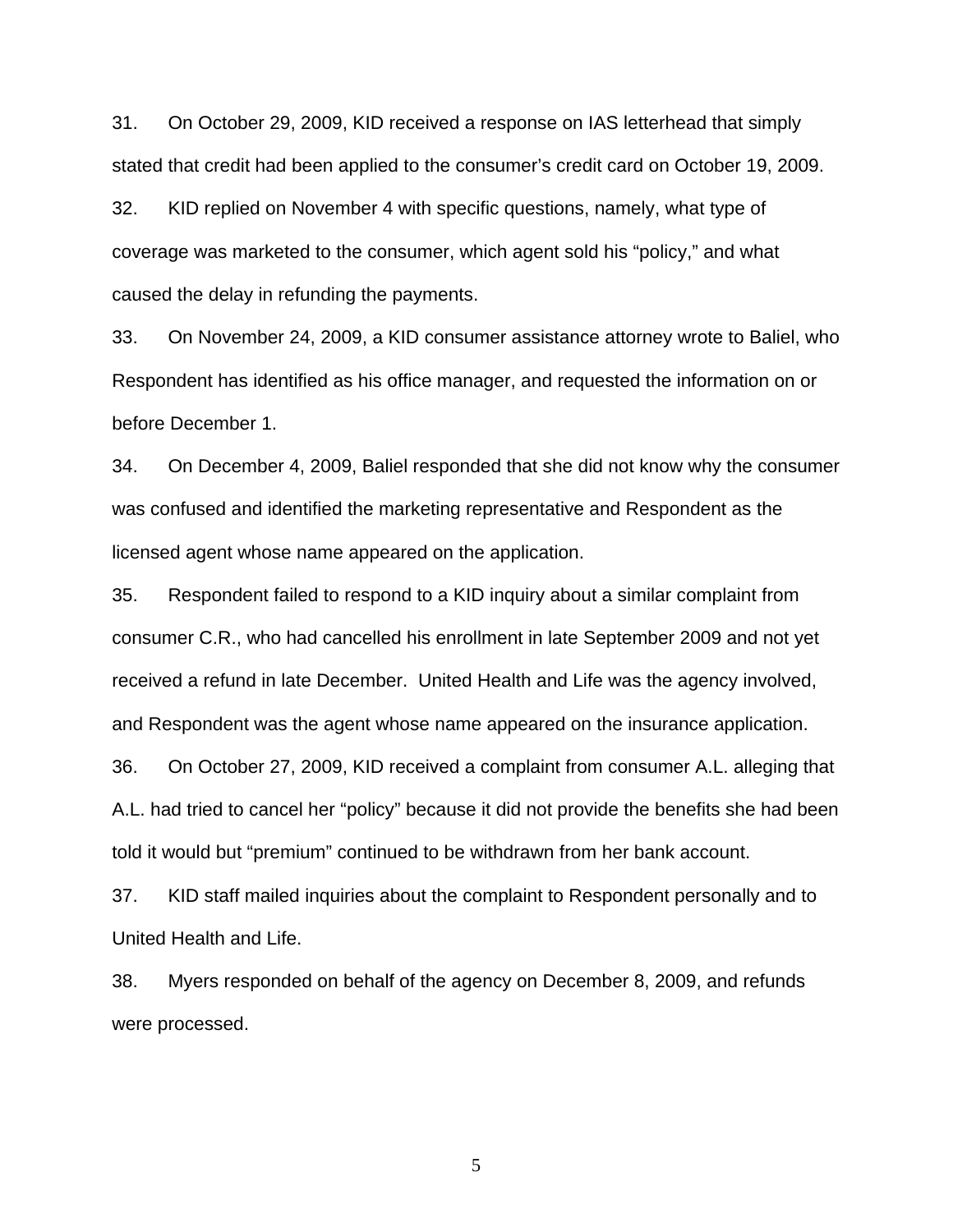39. Respondent responded by letter dated December 15, 2009, and stated he "only wrote the critical illness plan" and did not identify the marketing representative or address any issues of misrepresentation.

40. On February 23, 2010, KID received a complaint from consumer A.P. regarding misrepresentation of the benefits of dental coverage she purchased from "United Health and Life Insurance Company."

41. A KID representative sent inquiries to United Health and Life and to Respondent personally.

42. Myers responded on behalf of United Health and Life admitting the consumer had been misinformed but denying it was intentional.

43. Baliel responded on behalf of Respondent, denying that Respondent was the sales agent but not addressing the alleged misrepresentation.

44. Respondent asserts that he has no affiliation with IAS, yet an Oklahoma Department of Insurance Emergency Cease and Desist Order and a Notice and Order of Supervision, in Case Number 19-1015-DIS, filed August 7, 2009, were served on IAS and Insurance Advisors, Inc., at the same address and suite number.

45. According to the Consent Order, Insurance Advisors and United Health and Life marketed products for IAS, and Lonny Dorman owned IAS.

46. United Health and Life was served at the same address as Lonny Dorman and Patty Dorman.

47. Respondent, Baliel, Lonny Dorman, and IAS all have email addresses at "insurehealth.net."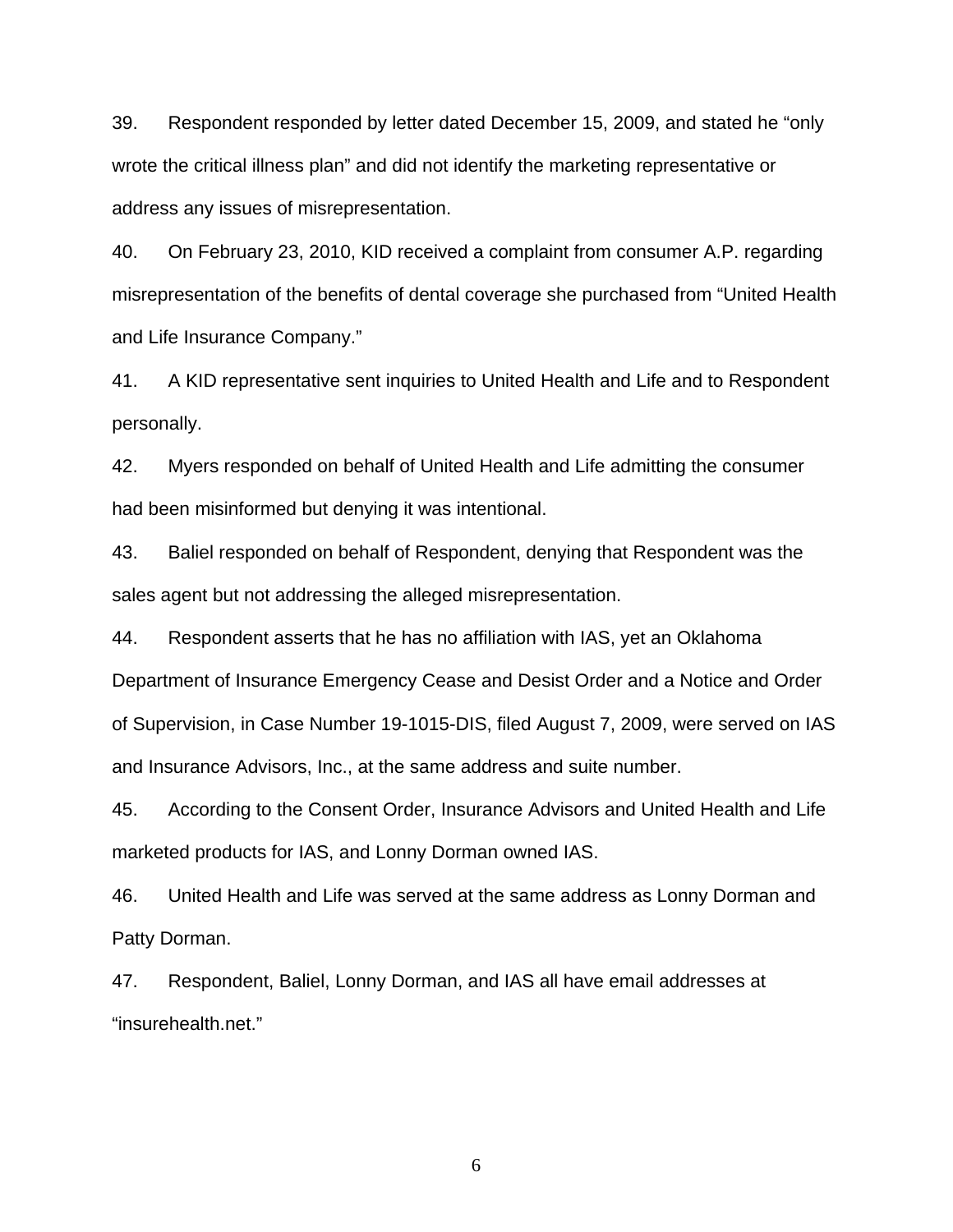48. In addition, Baliel, Respondent's "assistant" and "office manager," responded to a KID inquiry on behalf of IAS and Respondent and his agencies.

49. By letter dated November 4, 2010, Respondent stated that, as of November 2009, he is no longer "working with" United Health and Life Corporation. Nevertheless, KID records still show Respondent as affiliated with the agency and the agent responsible for compliance.

## **Applicable Law**

50. To be licensed as an insurance agency, a business entity is required to supply "[t]he name and address of a licensed agent who shall be responsible for the business entity's compliance with the insurance laws of this state and the rules and regulations promulgated thereunder." K.S.A. 40-4905(c)(1).

51. A licensed insurance agency must notify the Commissioner within 30 working days of termination of the relationship with an officer, director, partner or employee of the agency who is an insurance agent. K.S.A. 40-4909(g).

52. K.S.A. 40-4909(a) provides, in relevant part:

"The commissioner may deny, suspend, revoke or refuse renewal of any license issued under this act if the commissioner finds that the applicant or license holder has

 (2) Violated: (A) Any provision of chapter 40 of the Kansas Statutes Annotated, and amendments thereto, or any rule and regulation promulgated thereunder; . . .

(5) Intentionally misrepresented the provisions, terms and conditions of an actual or proposed insurance contract or application for insurance . . .

(7) Admitted to or been found to have committed any insurance unfair trade practice or fraud in violation of K.S.A. 40-2404 and amendments thereto. . . .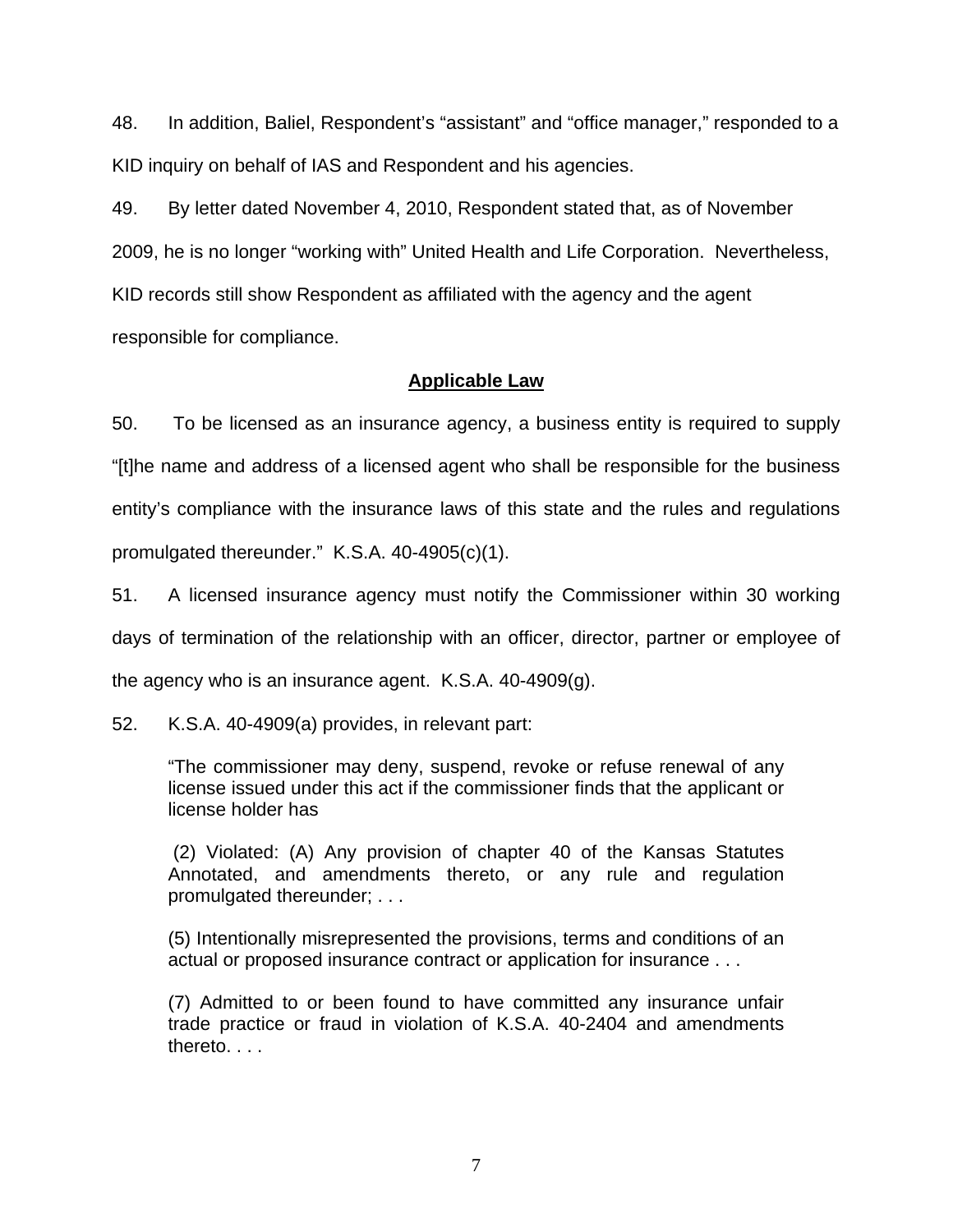(8) Used any fraudulent, coercive, or dishonest practice, or demonstrated any incompetence, untrustworthiness, or financial irresponsibility in the conduct of business in this state or elsewhere. . . .

(12) Knowingly accepted insurance business from an individualwho is not licensed." K.S.A. 40-4909(a).

53. The unfair trade practices act prohibits use of the name or title of any insurance policy or class of insurance misrepresenting the true nature thereof, K.S.A. 40- 2404(1)(e), and false, deceptive, or misleading statements or advertising about the business of insurance, K.S.A. 40-2404(2).

54. In addition, the Commissioner may revoke any license issued under the Insurance Agents Licensing Act if the Commissioner finds that the interests of the insurer or the insurable interests of the public are not properly served under such license. K.S.A. 40-4909(b).

#### **Conclusions of Law**

55. The Commissioner has jurisdiction over Respondents as well as the subject matter of this proceeding, and such proceeding is held in the public interest.

56. The Commissioner finds, based on the facts contained in paragraph 49, that United Health and Life's license may be revoked pursuant to K.S.A. 40-4909(a)(2)(A) and K.S.A. 40-4909(g) because Respondent terminated his relationship with the agency, and neither he nor the agency reported that change to KID within 30 working days.

57. Based on the facts contained in paragraphs 13, 16, 23, 25, 28, 29, 35, and 40, the Commissioner finds that representatives of United Health and Life repeatedly misrepresented the provisions, terms, and conditions of insurance policies and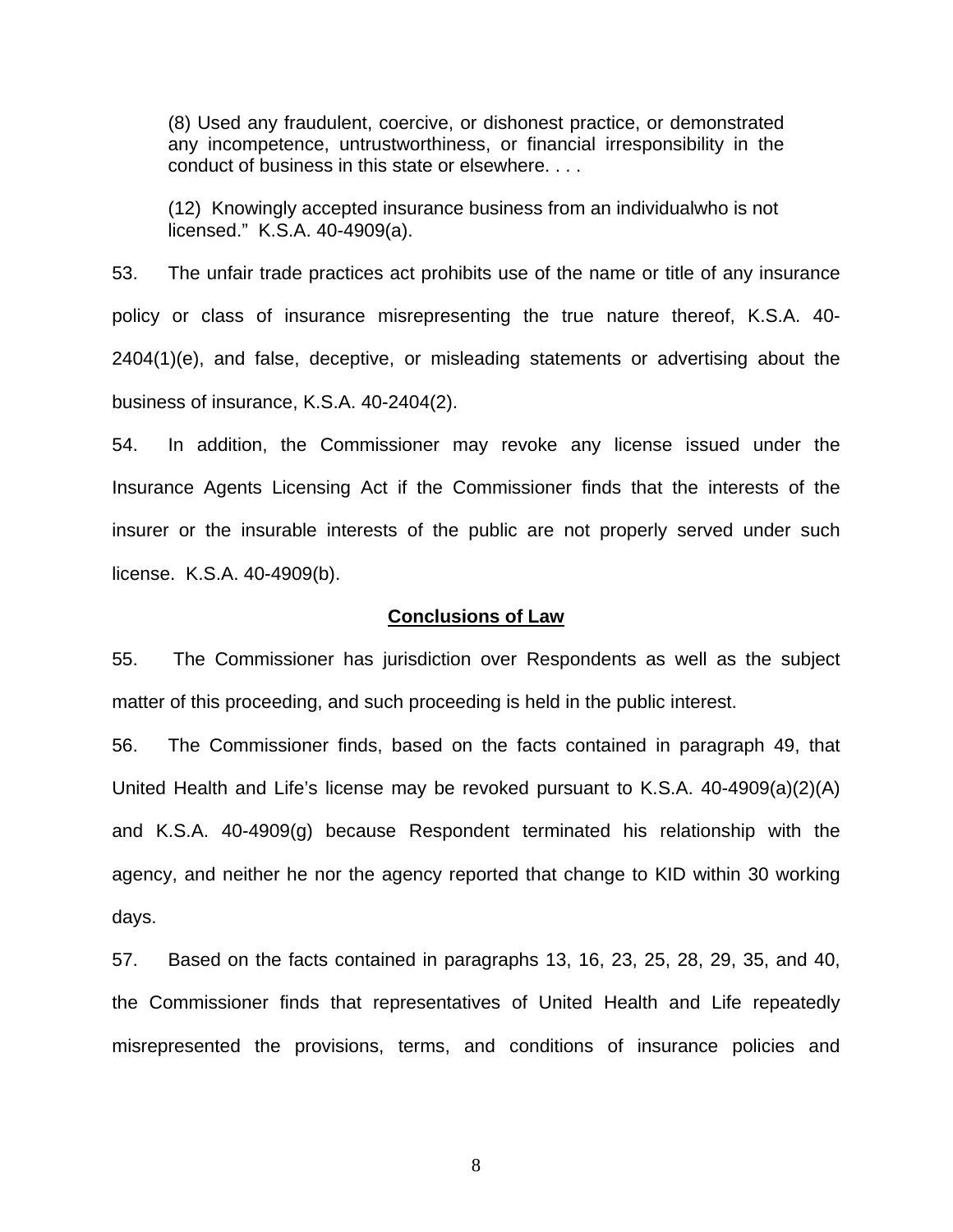represented a discount plan as insurance, in violation of the Unfair Trade Practices Act, specifically K.S.A. 40-2404(1)(e) and 2404(2).

58. When notified of the consumer complaints, Respondent did not take appropriate action to investigate and correct the offending practices of United Health and Life. Accordingly, the licenses of Respondent and United Health and Life may be revoked pursuant to K.S.A. 40-4909(a)(5) and 40-4909(a)(7).

59. In addition, the licenses of Respondent and United Health and Life may be revoked pursuant to K.S.A. 40-4909(a)(8) because those acts constitute fraudulent or dishonest practices in the conduct of business, and Respondent individually has further demonstrated a lack of trustworthiness as the agent responsible for the agency's compliance with the insurance laws and regulations of the state of Kansas.

60. Based on the foregoing findings, the Commissioner concludes that sufficient grounds exist for the revocation of Respondent's insurance agent's license and of the agency license of United Health and Life pursuant to K.S.A. 40-4909(a).

61. Because Respondent is the sole agent responsible for the compliance of both agencies with the insurance law and regulations of Kansas, Respondent's failure to take appropriate action in the case of one agency gives rise to reasonable concern about the compliance of the other agency.

62. Further, Respondent is the owner, responsible agent, and only agent affiliated with Insurance Advisors to do business in Kansas. Thus, Respondent's conduct is indistinguishable from the conduct of the agency, and the agency's license may be revoked on the same grounds as those supporting revocation of Respondent's license.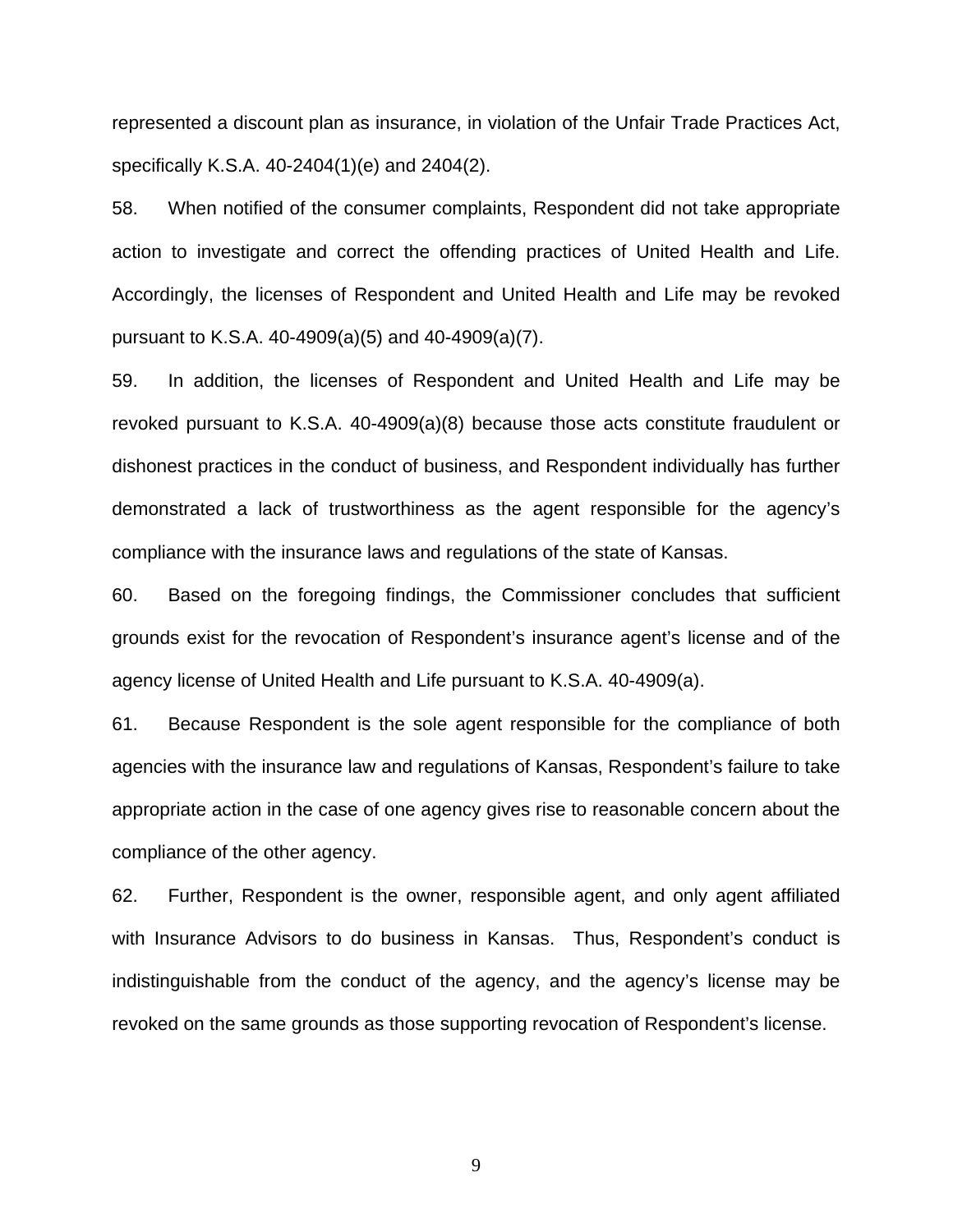63. The Commissioner concludes the licenses of all Respondents may be revoked pursuant to K.S.A. 40-4909(b) because the licenses are not properly serving the interests of the insurer and the insurable interests of the public.

64. Based on the facts and circumstances set forth herein, it appears that the use of summary proceedings in this matter is appropriate, in accordance with the provisions set forth in K.S.A. 77-537(a), in that the use of summary proceedings does not violate any provision of the law, the protection of the public interest does not require the KID to give notice and opportunity to participate to persons other than Respondents, and after investigation, KID believes in good faith that the allegations will be supported to the applicable standard of proof.

 **IT IS THEREFORE ORDERED BY THE COMMISSIONER OF INSURANCE THAT** the Kansas nonresident insurance agent's licenses of **Christopher S. Dorman, United Health and Life Corporation, and Insurance Advisors, L.L.C.,** are hereby **REVOKED. It is further ordered,** that **Christopher S. Dorman, United Health and Life Corporation, and Insurance Advisors, L.L.C.,** shall **CEASE and DESIST** from the sale, solicitation, or negotiation of insurance and/or receiving compensation deriving from the sale, solicitation, or negotiation of insurance conducted on and after the effective date of this order. **IT IS FURTHER ORDERED** that Respondents shall **CEASE AND DESIST** from marketing any product or service to the insurance buying public with the false representation or implication that it is insurance.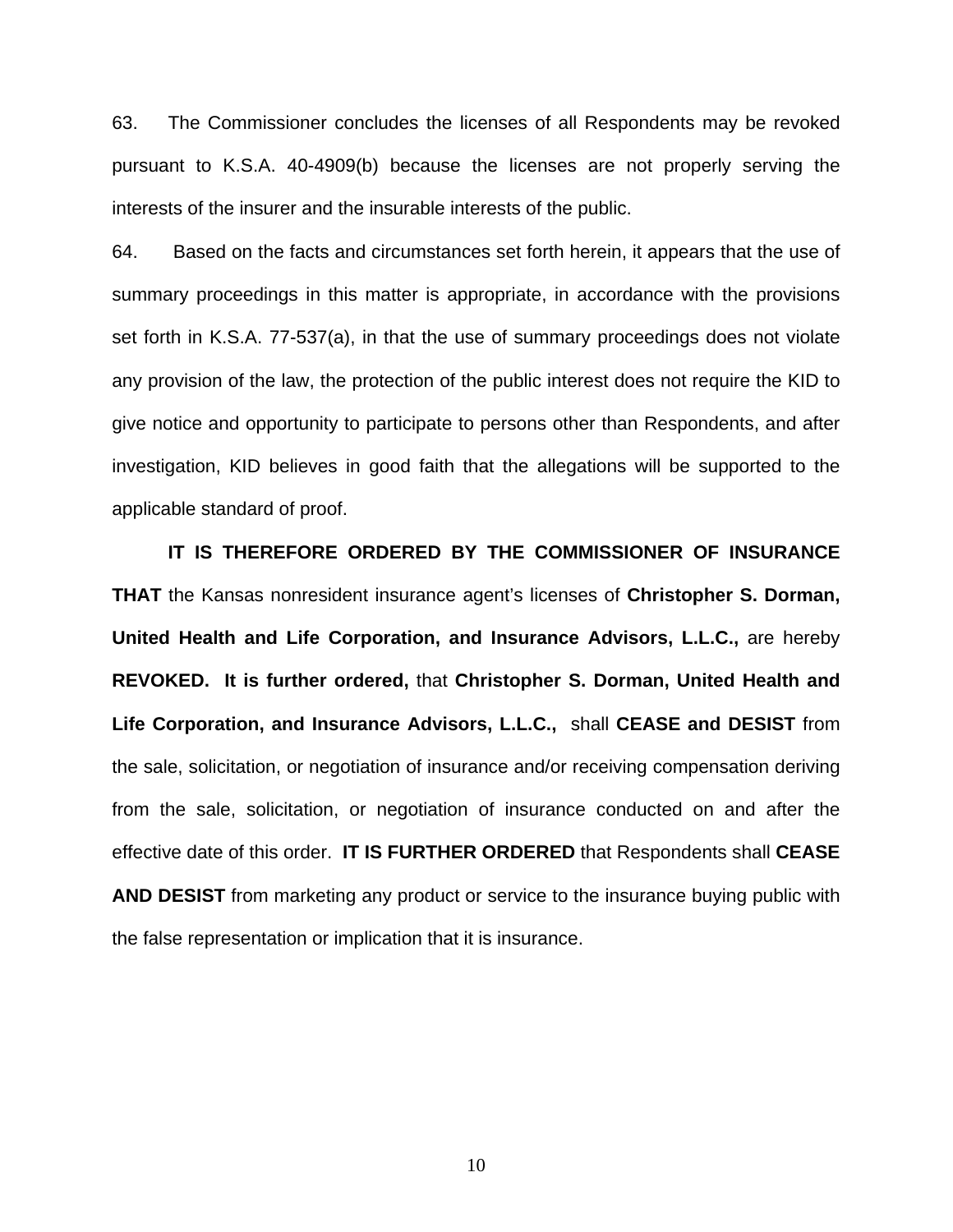## **IT IS SO ORDERED THIS \_\_29th\_\_ DAY OF NOVEMBER 2010, IN THE CITY OF TOPEKA, COUNTY OF SHAWNEE, STATE OF KANSAS.**



/s/ Sandy Praeger Sandy Praeger Commissioner of Insurance

 \_/s/ John W. Campbell\_\_\_\_\_\_\_\_\_\_\_\_\_ John W. Campbell General Counsel

## **NOTICE OF RIGHTS TO HEARING AND REVIEW**

## **Within fifteen (15) days of the date of service of this Summary Order,**

**Respondent** may submit a written request for a hearing pursuant to K.S.A. 77-537 and

K.S.A. 77-542. Any request for a hearing should be addressed to the following:

 John W. Campbell, General Counsel Kansas Insurance Department 420 S.W. 9<sup>th</sup> Street Topeka, Kansas 66612

If a hearing is requested, the Kansas Insurance Department will serve notice of the time and place of the hearing and information on procedures, right of representation, and other rights of parties relating to the conduct of the hearing.

**If a hearing is not requested in the time and manner stated above, this Summary Order shall become effective as a Final Order upon the expiration of time for requesting a hearing.** In the event Respondent files a Petition for Judicial Review, pursuant to K.S.A. 77-613(e), the agency officer to be served on behalf of the Kansas Insurance Department is